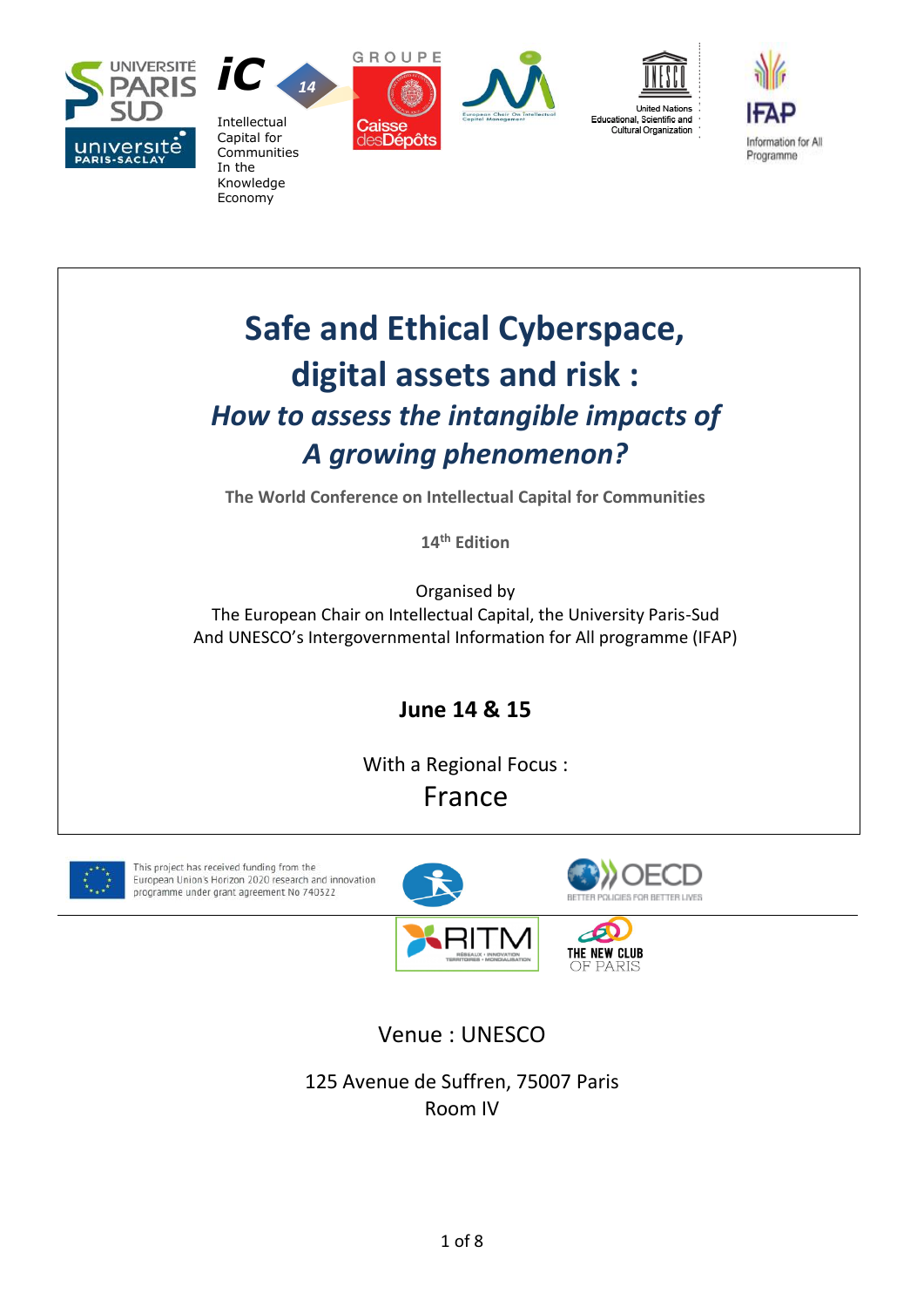#### **PRESENTATION**

The central theme of the 14th Edition of the World Intellectual Capital (IC) Conference is **"Cybersecurity, digital assets and risk:** *How to assess the intangible impacts of a major hidden phenomenon?***"** Many countries, firms and organisations are now concerned and challenged by cyberattacks , a phenomenon which is often hidden, but for which we are still lacking analytical tools as well as extensive data, even though several regulations have been put in place for these events reporting , especially in US. The first law on cyber-attacks, in the form of data breach notification law, *California S.B. 1386* bill, was passed in 2002. Since 2002, many other states adopted similar laws. A security breach notification law requires any organization which has been subject to a data breach to inform customers and other parties. Academic studies related to the impact of data breach on economy started almost at the same time. The first studies have been mainly analysing this effect through changes observed in stock exchange markets. Later works studied the impact of data breaches on firm reputation. With the advent of cyber-attack databases such as datalossdb.org, Privacy Rights Clearinghouse, etc. new studies using higher number of incidents have been published. Nearly all research has been carried out on the analysis of the changes in stock market prices in the timeframe of the cyber-attack incidents. Few have analysed this change through social media data. These analyses are carried out with the event study method. The convergent conclusion of such studies is that there is a negative return for a limited period of time for most of the firms which are subject to a cyber-attack.

The intangible impact of cyberattacks is also the main focus of the European project Hermeneut, which supports this conference  $^{\rm 1}.$ 

#### **The meso/macroeconomic effects of cyber-attacks**

In recent years, the macroeconomic impact evaluation of disruptions of different types have been explored by academic researchers with a growing interest in the subject, for policy perspectives notably. These research papers include disaster risk management for terrorism risk management and for natural disasters impact, supply chains networks, energy disruptions), etc.

The growing importance of digital in the economic system (and the increasing dependence of other economic sectors on the IT one, make the IT sector one of the most important sectors nowadays. This led government officials to classify the latter as a *critical infrastructure sector*.

Given its relatively high importance, the IT sector is subject to a number of cyber-attacks of different types and with different aims and strategies. These include industrial spying, but also data breach, all of which aim to destroy or lower a firm's profit, or to make profit out of these data breaches, from the attackers' perspectives. This has led governments to include cybersecurity in their national defense strategies, hence reinforcing the cybersecurity level of public and private firms. This is usually done by imposing a number of security checks and constraints at the firm side. However, despite numerous legislations and rules imposed by countries and regions via their national agencies dedicated to fighting against cyber-attacks and vulnerabilities, there is an observed growing number of sophisticated cyber-attacks, which makes it important, in both the microeconomic and macroeconomic perspectives, to assess their impacts. The evaluation of the macroeconomic effects of cyberattacks helps estimate the relative importance of cybersecurity on economic activity and manage risks accordingly, with the help of economic models on growth.

Due to the importance of cybersecurity in economic activity, literature on this subject is getting copious with the use of state-of-the-art (economic/econometric) modelling strategies. However, the nature and length of cyberattacks often make it difficult to assess these meso/macroeconomic impacts. However, even with short lasting cyber-attacks, significant meso and/or macroeconomic effects may occur, due on the one hand to the interdependencies between firms, and on the other hand to interdependencies within and between economic sectors. Such interdependencies are usually modelled using a model that

 $\overline{a}$ <sup>1</sup> [https://www.hermeneut.eu.](https://www.hermeneut.eu/) The project is scientifically coordinated by Ahmed Bounfour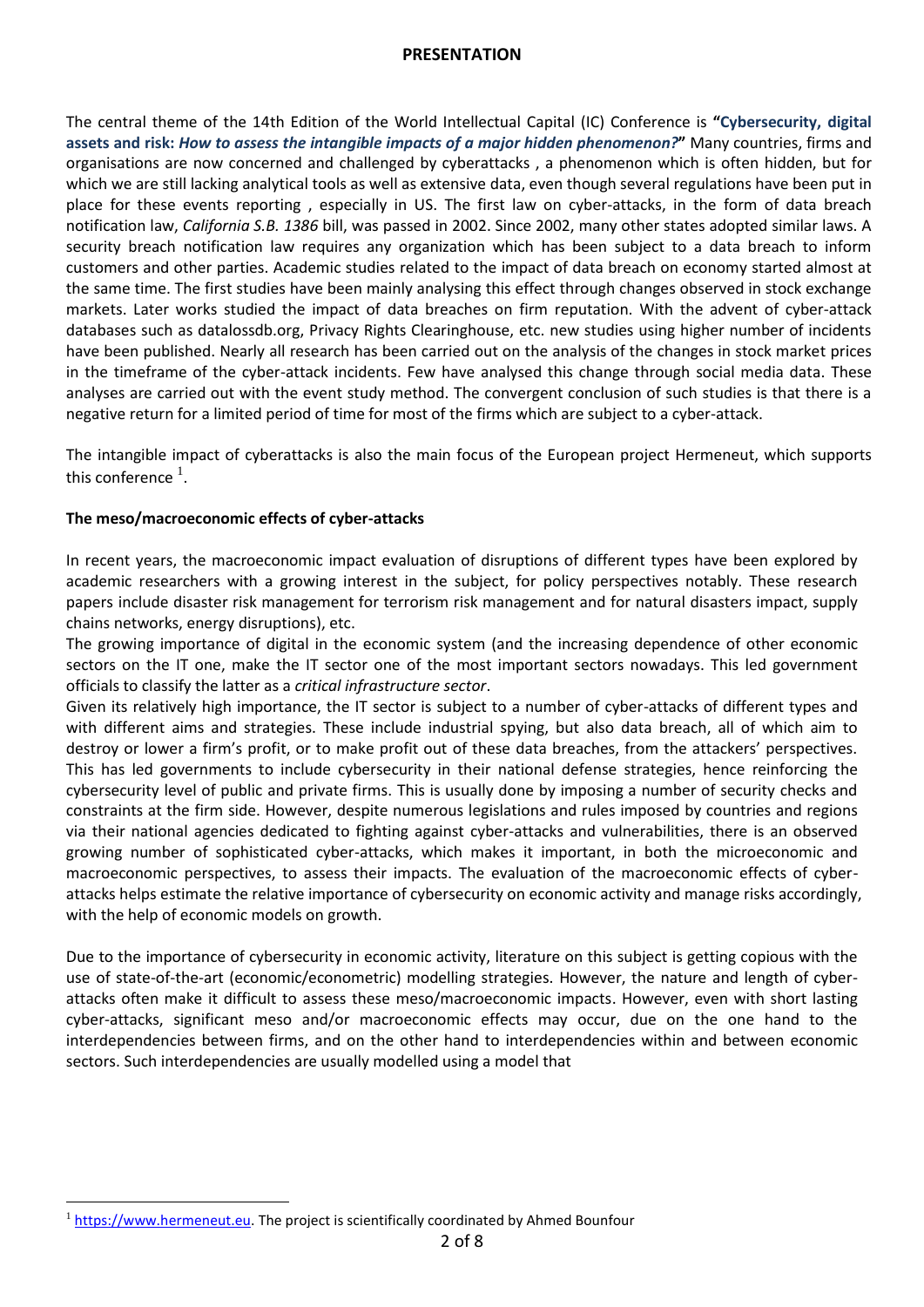originates from Leontief (1986) *Input-Output Model (I-O)* in which it is argued that there are interdependencies between sectors in the economy such that some industry outputs constitute intermediary goods or inputs to other industries.

Santos et al. (2007) propose a framework aimed at linking cybersecurity metrics to macroeconomic interdependencies. They use a hierarchical modelling system and estimate the ripple effects of cyber risk scenarios using metrics from the *SCADA* (Supervisory Control and Data Acquisition) system components. They also use the *IIM (Inoperability Input-output Model)* in order to perform their analysis.

The large February 2000 DoS attack that hit Yahoo, Amazon, Ebay and CNN, is a good example of a cyber-attack that lasted three days and had large economic impacts in the form of economic losses. Ali and Santos (2012) and Ali and Santos (2015) propose a model that estimates the economic loss associated with these DoS attacks. They use their so-called *extended* Dynamic Inoperability Input-Output Model (*DIIM*) in order to estimate such losses and the associated effects on each sector of activity that was impacted. Their study defines an IT sector which results from the aggregation (using the *S-aggregation* technique also used in Miller and Blair (2009)) of three different sectors: Information and Data, Computer systems design and related services, and Software Publishing. They further use the extended *DIIM* in order to assess the associated effects in terms of economic loss. They also propose a case study analysis of the 2000 DoS attacks in the US. Based on their model, they are able to rank the top ten critical sectors in terms of their cumulative economic loss and average inoperability over their simulated recovery horizon of the DoS attack. According to their study, the sector that ranks top, using the NAICS classification, is the Professional, Scientific and Technical Services sector, followed by the IT sector. The Federal Reserve Banks, Credit Intermediation, and Related Activities sector ranks 10<sup>th</sup>. The study also estimates an overall economic \$18 billion loss, among which \$1.6 billion of direct losses is attributed to the IT sector during the first 3 days of the attack. As argued in Ali and Santos (2012), the importance of this DoS attack prompted U.S. policymakers towards preparedness against future cyber-attacks.

Jonkeren et al. (2015) use a Systems Engineering approach coupled with a *DIIM* in order to create a modelling tool aiming at supporting European policies on Critical Infrastructure Protection. In their modelling strategy, they account both for resilience of infrastructure networks and economic sectors. The advantage of including a Systems Engineering approach is that they can account both for static *and* dynamic resilience. They also argue that an advantage of the *DIIM* that they propose is that it is able to explicitly model a failure and a recovery stage after a disruption has taken place instead of assuming that recovery starts immediately. One of the further advantages in using the *DIIM* is that it considers the recovery time of the attack in the affected sectors, allowing to estimate sector-overall impact while accounting for the diffusion aspects of the attack. Our own empirical strategy uses the *DIIM* in order to assess the economic impacts of cyber-attacks on intangibles assets.

#### **The intangible impact on firms and organisations**

As the knowledge economy has developed, the contribution of intellectual assets in the process of value creation is evident for holding companies / managers and strategists. Such importance is reflected by the large gap between firms' accounting book value (of tangible assets) and stock market value which captures all economic (material and knowledge) assets hold by a company. In order to evaluate intangible assets, many different methods and theories have been proposed in recent years.

Within the Hermeneut project, and taking a more practitioner-oriented our recent researches developed a holistic model for measuring the intangible impact of cyberattacks along a bench of complementary approaches.

#### *Measuring impacts*

**The first approach is a simple Natural Language Processing (NLP) of the press coverage on the attacked firm. The second approach is the event study analysis on firms' stock prices. Finally, the third approach uses the noise generated on social media to determine the sentiment return found on social media websites. In Hermeneut project, we aggregate the intangibles categories into three distinct types of intangible assets:**

- 1) Organizational capital (which comprises business activities, subsidiaries, value chain, organizational structure, organizational learning, etc.);
- 2) Key competences (which comprises brand equity, firm specific human capital, networks joining people, institutions, advertising and marketing);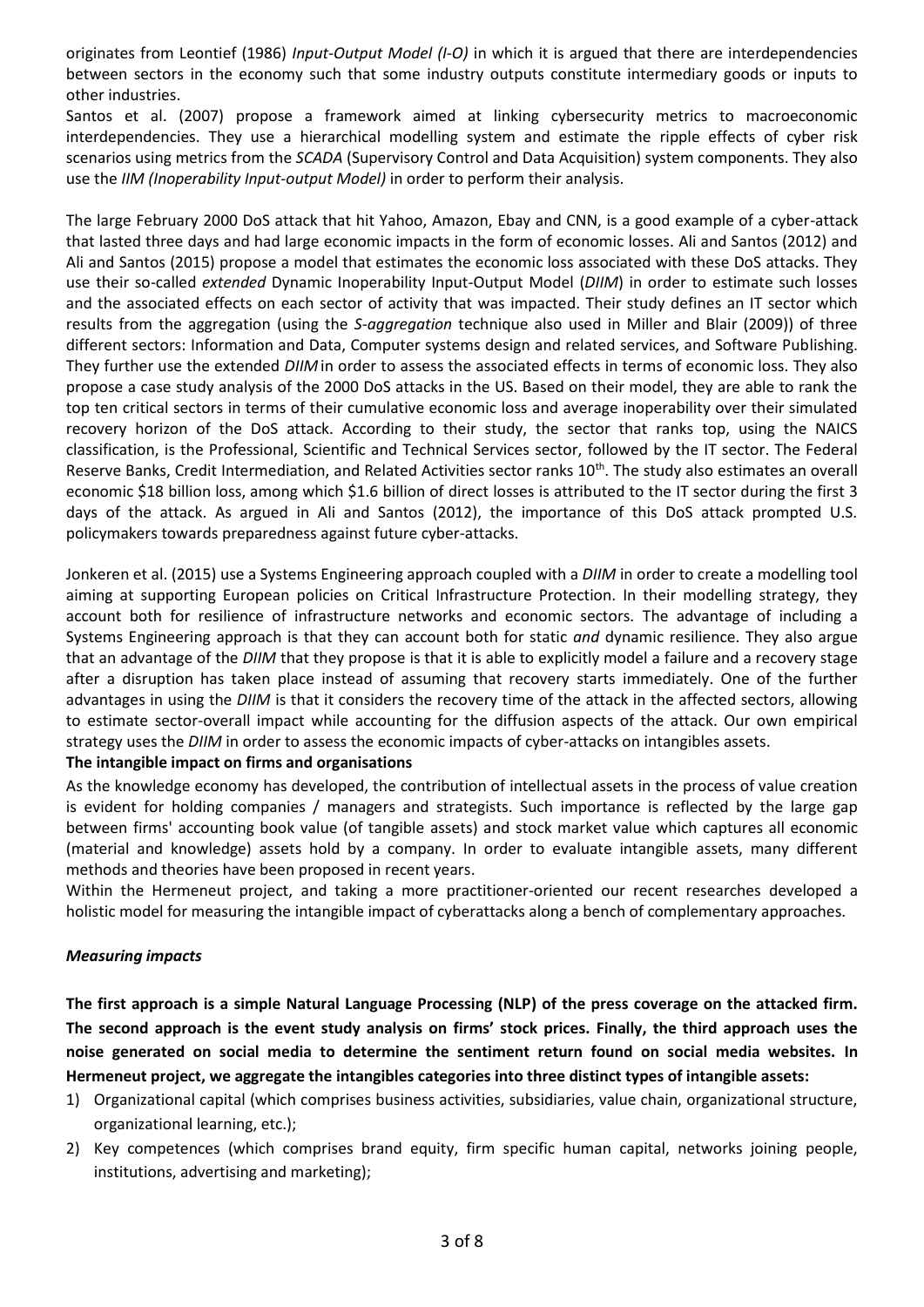3) Innovation and IP capabilities (which comprises scientific and non-scientific R&D, copyrights, designs and trademarks).

#### *Business modelling of the attackers*

The essence of a business model is how the enterprise delivers value to customers and their ecoystems. In general, the valuable item in a cyber-attack incident is the stolen data which are then delivered on the dark market and usually paid with cryptocurrency. Additionally, attributing cyber-attacks is difficult. At the same time, while most payments are generally made with cryptocurrency, most of them are not actually providing full anonymity. Specifically, the Bitcoin cryptocurrency, which is the most popular one with the highest market cap among all cryptocurrencies, only provides a pseudo-anonymity. This does not limit its use in the dark market. It is argued that cybercrime has evolved since the 1970s becoming a highly sophisticated big business, entering a new phase named *Crime as a Service* (CaaS). The main economic factors driving cybercrime are the attractiveness of the target and the economic conditions that the offender faces. Target attractiveness depends on how the offender perceives the target. Target attractiveness is also related to its accessibility, the attack surface and how easy it is to breach it. The lack of economic opportunities is also another factor which incites people to become cybercriminals

In the context of defining attackers' business plans, we aim to also evaluate cyber-attack risks in relation to attack types. To do so, we propose a model that characterizes the different types of attacks based on firms' personal characteristics. For this purpose, we propose the following ordered probit model.

#### *Analysing systemic risks*

Cyberrisks need to be assessed, measured and addressed reliably. There is then a need to develop frameworks for risk assessment as well as educational tools for dissemination among firms, government bodies and communities.

The *IC for Communities* conference series have discussed some of these issues in their earlier editions. However, they are the focus of IC 14, which looks at them from different angles: geographical (Asia, Europe, North and South America, and Africa), institutional (large companies, large international institutions, small firms) and professional (scholars, policy and private sector decision-makers).

We propose a set of themes that we consider to be highly relevant for decision-making:

 **Modeling and valuing data as digital assets.** How concretely to modelize value creation as a data driven process, beyond the general discourse on big data? Are there relevant practices to be shared? Is there a potential for developing a common language (and possibly standards) for data

driven value creation? Are the approaches necessarily sectoral or organizational specific? What governance structure and rules to be considered and implemented?

- *Data and Cloud computing business models.* Cloud computing emerged as a new form of organizational design. What are its determining factors? What types of "organizational fits" (structure, culture, processes,) to be put forward? How data intervene in value creation processes and design for cloud computing?
- **Analysing cyberrisks and measuring their impacts.** How to analyse cyber risks? What programmes and actions taken by countries, firms and national and international institutions? What learning lessons to be taken for the next steps?
- *Valuing cyber risks.* What methodologies and what approaches to be deployed for cyberrisks measurement? What micro/meso and macro impacts? What programmes and actions to be deployed? What pricing policies for risk measurement?
- **Analyzing platforms and hybrid organizations***.* The hybridation of resources is accelerated by the critical role of data. This is clear in the case of digital platforms (Gafa and alike) where this is a market power around which innovations are concentrated and organized. But this also the case for hybrid organizations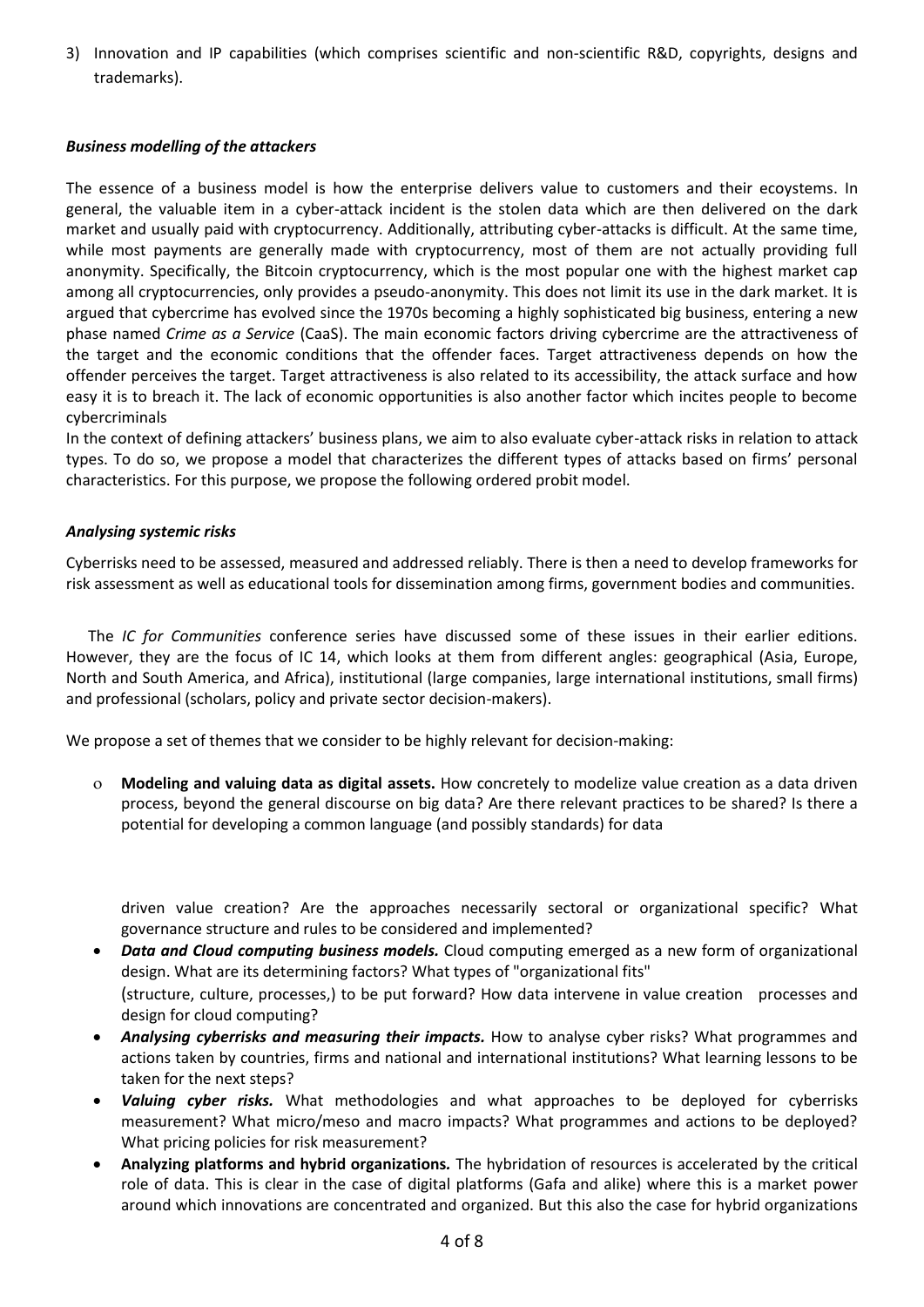with a mix of private and public resources or market and non market oriented organizations. Beyond establishing typologies of such organizing forms, we need to document further their governance structure and processes, and the impact of innovation capabilities and sustainability of ecosystems and the society in general.

• **Intangibility and digitality.** The question here relates to the type of exchange instruments used by people, especially in a context where acceluction becomes a major production system. Due to the multiplicity of spaces for value creation and the ubiquity of digitality, we can expect exchange and social interaction to become organized along intangibles such as brands, data, and reputation. We can also expect traditional forms of knowledge to become digitized and therefore more easily disseminated worldwide (an example is the way the Massai café, as community product, has been branded). At the global level, we can expect to see the emergence of collective goods such as collective brands, or collective knowledge that is relevant to specific communities and is widely disseminated via digital artifacts.

This year, following the success of IC8 (South Korea), IC9 (the Mediterranean), IC10 (Brazil), IC11 (China), Africa (IC12), Japan (ic13), we focus on a country with several on-going projetcs on intangibles: France. As at former IC conferences, these questions are addressed at various levels: countries, regions and territories,

cities, firms and networks.

We will also address some of the recurrent topics of the IC conferences series, such as innovation policy, information sharing, knowledge transfer, measurement, valuation and reporting, as well as the next research and policy agenda for intangibles and intellectual capital.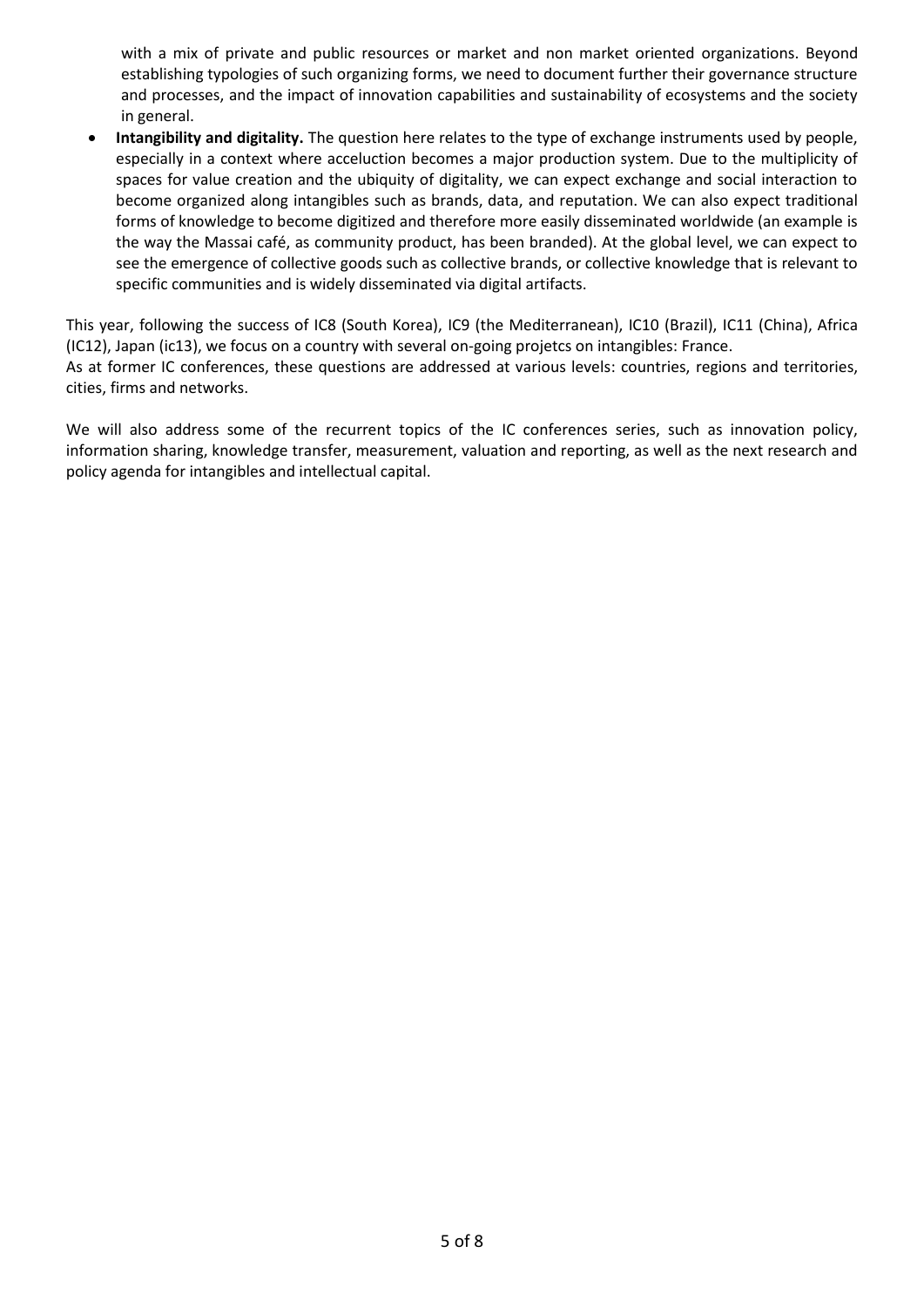## **Day 1 – Thursday June 14, 2018**

8.15 – 8.45 am: Welcome Coffee, Registration

8.50-9.00 am Welcome address: UNESCO & **Alain Sarfati**, VP, Administrative Council, Université Paris-Sud

**Session 1**

**DIGITAL TRANSFORMATION, ETHICAL CYBERSPACE AND THE POLICY AGENDA:**

#### Moderator: **Boyan Radoykov,** UNESCO

#### **9.00 - 11.00**

- "Safe and Ethical cyberspace", **Chafica Haddad**, Chair IFAP Council
- "Digital agenda and innovation policy**", Dominique Guellec**, OECD
- "Platformisation of government agencies: Lessons from Estonia", **Marten Kaevats,** Republic of Estonia Government **Office**
- "How a government addresses the issue of cyberrisks", **Guillaume Poupard**, Director General, ANSSI
- "Digital agenda for cyber-risks", **Jakub Boratynski**, DG Connect (on-line)

#### **Cafe Break – Networking: 11.00 – 11.30**

**Session 2**

#### **KEY NOTE SPEECH: Moez Chakchouk**, ADG/CI**, UNESCO**

#### **11.30-12.00**

**Session 3a**

**MODELLING AND VALUING THE INTANGIBLE IMPACTS OF CYBERRISKS**

Moderator: **Stefan Gueldenberg,** University of Liechtenstein

**12.00-13.15**

- "The emerging insurance market for cyber risks", **Leigh Wolfrom**, OECD
- "How do large firms consider the intangible risk", **Philippe Cotelle**, Airbus
- "How to develop strategies for facing cyberrisks ?", **Laurent Peliks**, EY

#### **Lunch: 13.15– 14.15**

#### **Session 3b**

**MODELLING AND VALUING THE INTANGIBLE IMPACTS OF CYBERRISKS**

#### Moderator: **Helena Tenório Veiga de Almeida**, BNDES

#### **14.15.-14.45**

• "Micro & macro impacts of cyberrisks: Interim results of H2020 HERMENEUT project", **Ahmed Bounfour,** 

**Niaz Kammoun, Altay Ozaygen, and Rokhaya Dieye**, Paris-Sud University, **Alexander Szanto**, BIGS

**Session 4**

**INTELLECTUAL CAPITAL OF FRANCE: RECENT DEVELOPMENTS**

#### Moderator: **Dominique Guellec**, OECD

#### **14.45-16.45**

This session will present some of the recent developments by large institutions in France

- "How much does France invest in Intangibles", **Rémi Lallement**, France Stratégie
- "Development of IP transfer ", **Didier Patry**, France Brevets
- "Patents: Towards a suitable quantitative and qualitative measurement of an intangible ?", **Frédéric Caillaud,** INPI
- "IP assets and value creation", **André Gorius**, Solvay & LES France

#### **Cafe Break – Networking: 16.45-17.00**

#### **Session 5**

**INSTITUTIONAL INNOVATIONS AND ECONOMIC GROWTH** 

Moderator: **Waltraut Ritter**, Knowledge Dialogues

#### **17.00-18.30**

This session is organised under the Franco-German agenda on intangibles

- "Growing against conventional wisdom: economic development in Heilbronn-Franconia, Germany", **Johannes Glückler**, Heidelberg University
- "The digitalization of SMEs in service industries: How can policy help?", **Maximilian Benner**, Vienna
- "Innovation through Smart Specialisation in MENA Countries", **Tanja Woronowicz**, Bremen University
- "Knowledge transfer and the impact issue: an institutional perspective", **Laura Kreiling, Ahmed Bounfour**, Paris-Sud University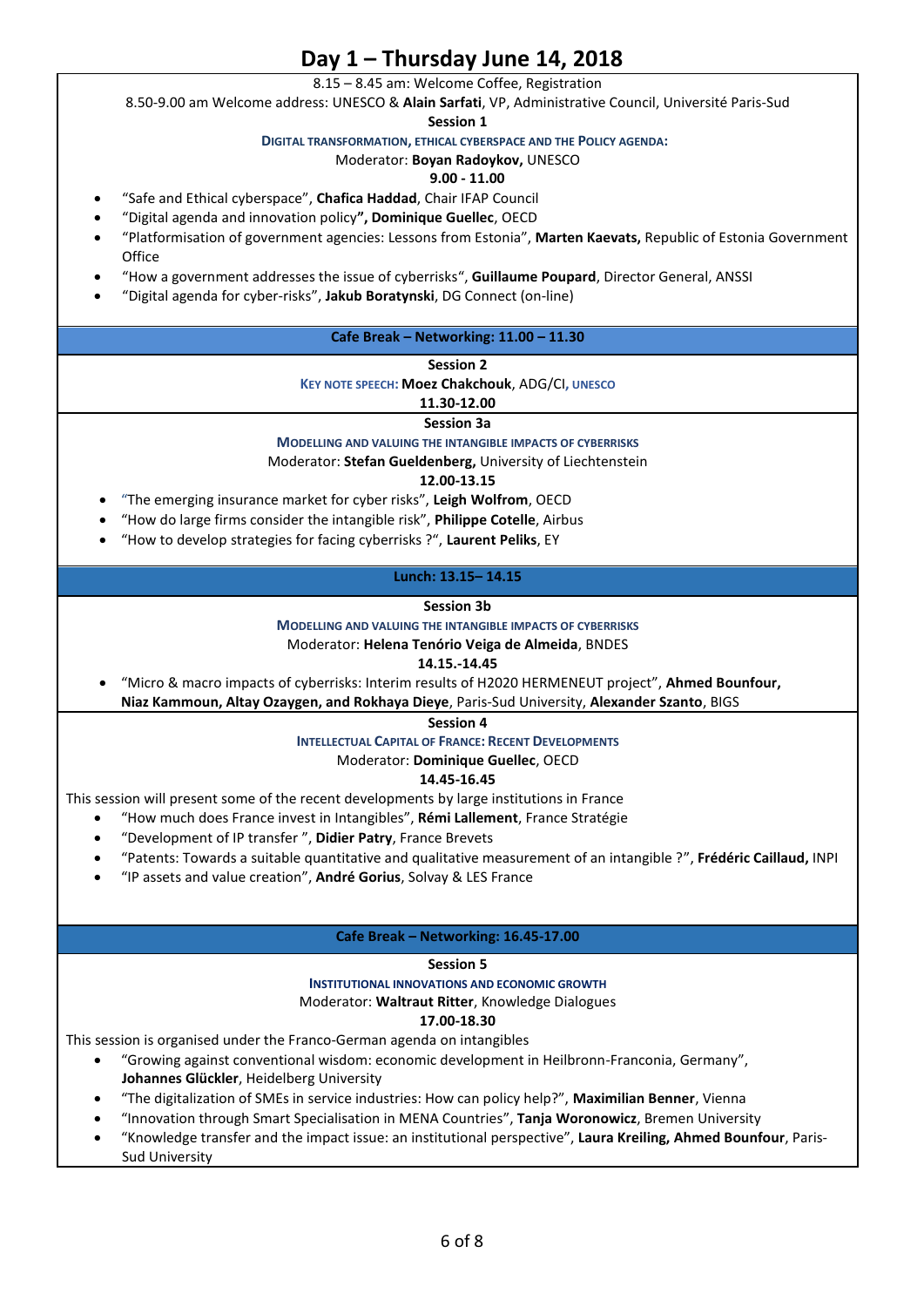# **Day 2 –Friday June 15, 2018**

**Session 6**

#### **INTANGIBLE CAPITAL OF NATIONS: AN UPDATE**

Moderator: **Pierluigi Catalfo,** University of Catania

#### **9.00-11.00**

- "Japan's strategic vision on IP and national branding", **Takayuki Sumita,** Secretary General, Intellectual Property Strategy Headquarters, Cabinet Office
- "Intangible capital of Brazil: the need for impact evaluation", **Helena Tenório Veiga de Almeida**, BNDES
- "Intangible capital of Nordic Countries: a navigation map", **Leif Edvinsson, Carol Lin,** National Chengchi University
- "Adding Ethics to the IC Mix", **Susan Alexander,** Lux IC

#### **Cafe Break – Networking: 11.00- 11.15**

#### **Session 7**

#### **DIGITAL PLATFORMS, COMPETITION POLICY AND INNOVATION**

Moderator: **Gérald Santucci,** European Commission, DG Connect (retired)

#### **11.15-13.00**

- "Digital platforms as evolving institutions: the case of China", **Xunhua Guo**, Tsinghua University
- "How to get value from data: Dawex business model", **Fabrice Tocco**, Dawex
- "How do platforms use data for innovation", **Christian Reimsbach-Kounatze**, OECD
- "Global platforms and investment in intangible capital: a review", **Ahmed Bounfour**, Paris-Sud University

### *Lunch: 13.00– 14.15*

#### **Session 8**

#### **INTANGIBLE CAPITAL IN GLOBAL VALUE CHAINS**

Moderator: **Thomas J Housel**, NPS

#### **14.15-15.30**

This session will mainly discussion findings and arguments of the WIPO report on Global value chains.

by **Sacha Wunsch-Vincent**, WIPO

- "The WIPR on intangibles and global value chains", **Sacha Wunsch-Vincent**, WIPO
- "Measuring the income to intangibles in goods production: a global value chain approach", **Wen Chen,**  University of Groningen

Panel discussion: **Jean-Eric Aubert,** Fondation 2100**, Takayuki Sumita,** Cabinet Office, Japan, **Hannu Piekkula**, University of Vaasa

## **Session 9**

#### **INTANGIBLES AND VALUE: THE MICRO/MACRO DIALOGUE, WHAT SHOULD BE NEXT STEPS**

Moderator**: Inge Wulf**, Clausthal University

**15.30-17.30**

This final session will address the issue of the next agenda for intangibles, both from research and policy. Invited scholars, and policy makers will discuss some critical issues for the future of economies and societies, such as those related to measuring, impact, investment and ethics in a broader sense.

**Feng Gu**, School of Management, University at Buffalo on his book with **Baruch Lev**, NYU

"The End of Accounting and the Path Forward for Investors and Managers"

*On Microeconomics of intangibles*: **Hannu Piekkola**, University of Vaasa, **Marianne Paasi,** TU Berlin

*On recent developments in Japan:* **Yasuhito Hanado**, Waseda University, **Yoshiko Shibasaka**, KPMG Japan

*On the econo-physics approach, an update*: **Thomas J Housel**, **Wolfgang Baer** and **Richard Bergin**, Naval Postgraduate School

> **Concluding remarks 17.30**